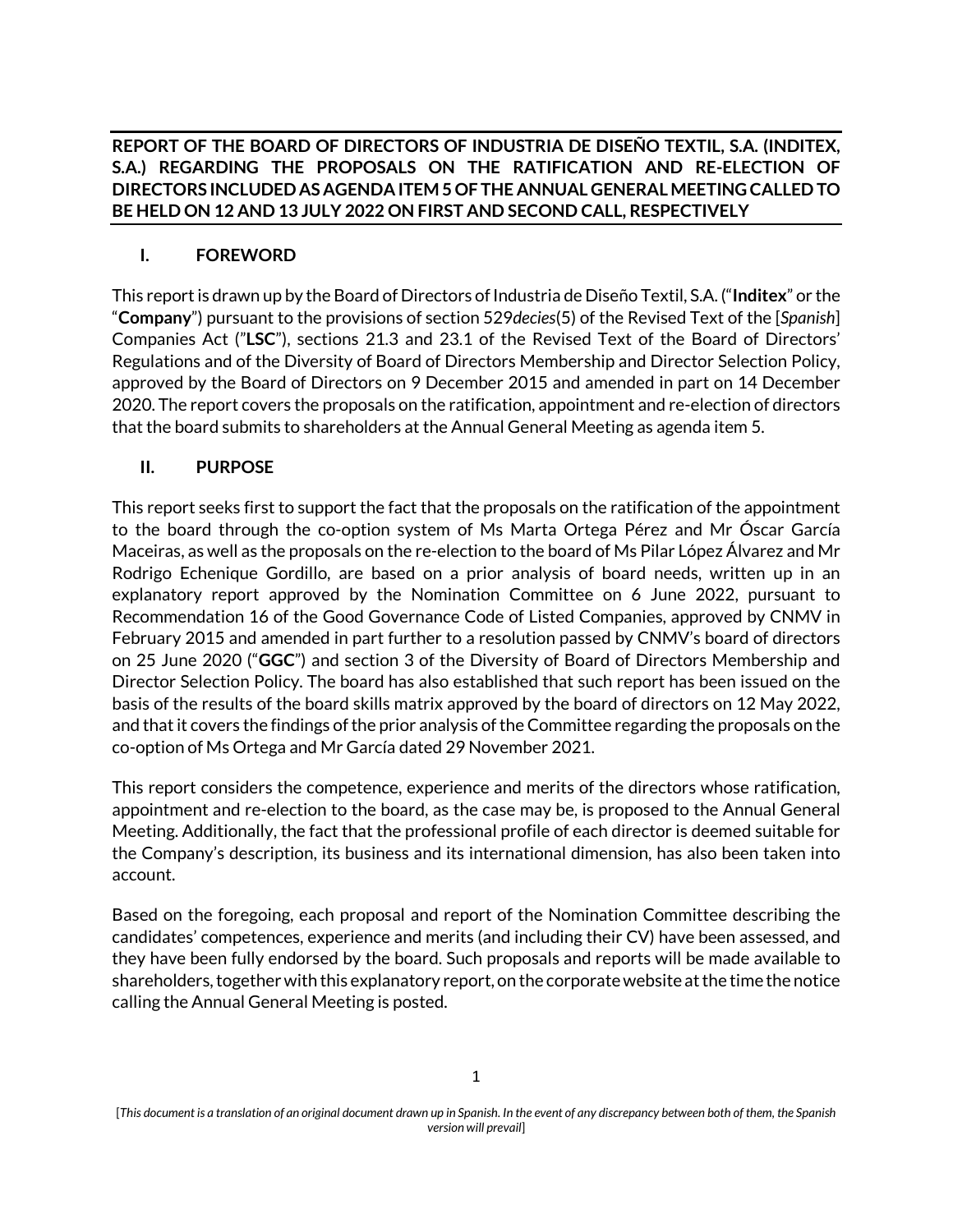In this regard, the board of directors has considered that the proposals on the ratification, appointment and re-election of directors contribute to maintaining or reinforcing:

- (i) The high qualification and professional and personal integrity of board members.
- (ii) A balanced membership with regard to the different directorship types: further to the proposes raised, the board of directors would be composed of independent, proprietary and executive directors, ensuring that the majority of its members are non-executive. In this regard:
	- With the re-election of the 2 independent directors, the existence of a large proportion of independent directors on the board compared to the remaining directorship types is ensured.
	- The appointment of the proprietary director: (i) ensures the alignment of the decisions of the board of directors with the interests of shareholders, considering that although the company's share capital structure is diverse, a high percentage thereof is held by significant shareholders; and, (ii) acts as a counterweight in the event of potential risks of concentration of power in the executive director.
	- On the other hand, the definitive separation of the roles of board chair and chief executive of the company, with a new non-executive Chair and a single executive director who will have every delegated authority, reduces any potential risk of power concentration.

The separation of the chair and the CEO, and the existence of a Management Committee, approved further to a resolution passed by the Board of Directors on 29 November 2021 for the purposes of supporting the new CEO, composed of members from different business areas, contributes to reducing a potential risk of power concentration in the hands of a single executive director, and to the appropriate oversight of the corporate strategy.

(iii) A balanced presence of men and women.

Further to the re-election of Ms López and the ratification of the appointment of Ms Ortega, 5 women will sit on the board of directors, and the percentage of female representation will stand at 45.45%.

(iv) Reinforcing the experience in such areas as digital transformation, sustainability, Compliance and corporate governance, and the relationship with regulators, economic and financial issues, audit, control and risk management issues, as well as leadership management and commercial strategy, in particular as regards product, design, innovation and brand image, which are the Company's strategic priorities.

<sup>[</sup>*This document is a translation of an original document drawn up in Spanish. In the event of any discrepancy between both of them, the Spanish version will prevail*]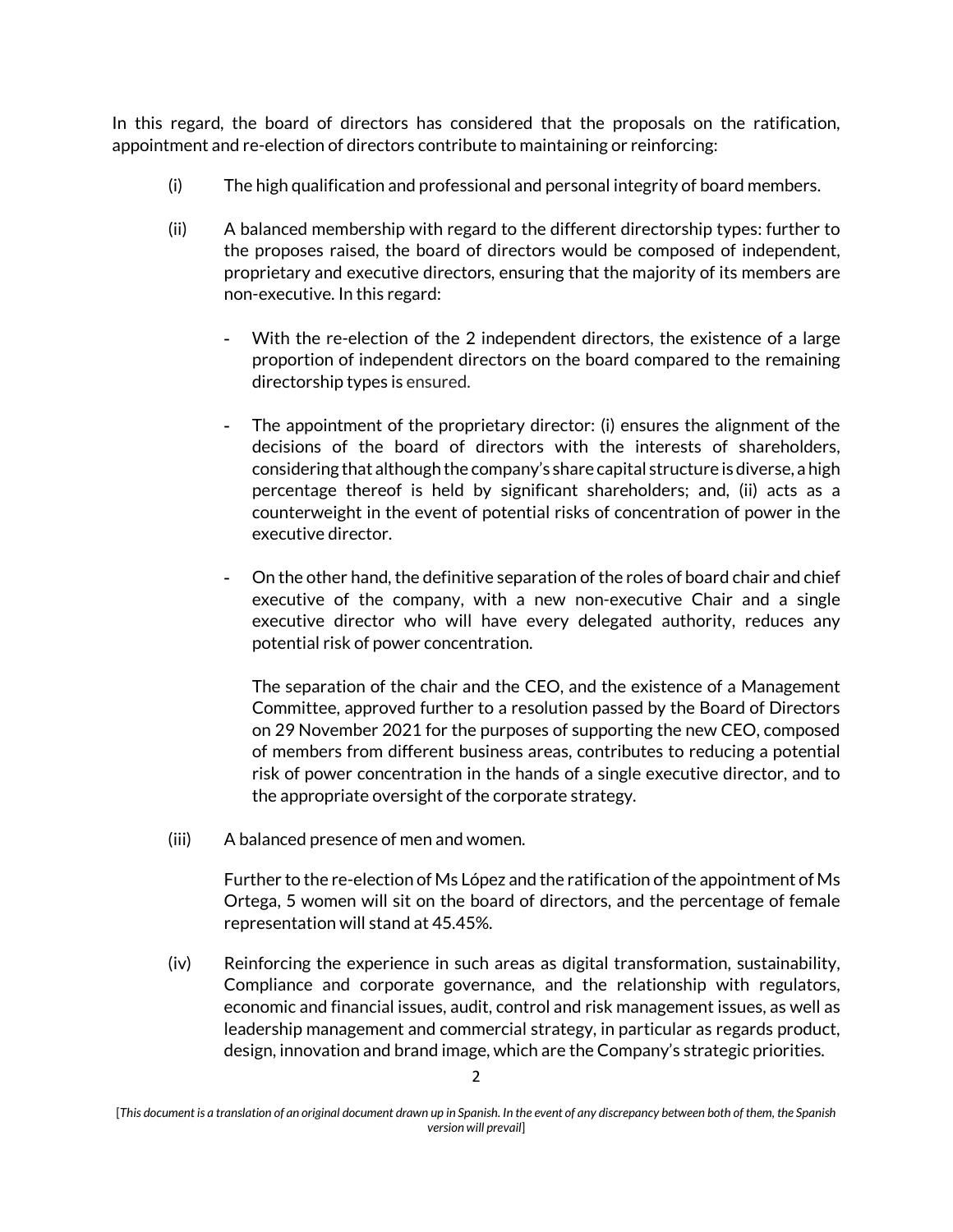With this membership, an appropriate balance is deemed to have been reached between skills and experience, that befits the interests of the company and the group, combining members with wide experience and knowledge of the Group, its business, the retail sector in general and the fashion retail, with other profiles with education, competences, background and experience in other fields and sectors. This contributes to the appropriate performance of the oversight duty entrusted to the board of directors.

(v) The progressive refreshment of the board, with the presence of new members, combined with directors having a wide experience and knowledge of the company, the group and its business.

The appointment of Mr García and Ms Ortega completes the generational handover, and at the same time, the values of the company are upheld, ensuring the stability of the founder's project, given their extensive record.

With the appointment of these 2 directors, a younger, more diverse and plural team is formed, with the capacity to tackle increasingly complex issues that need to be approached from a more modern perspective, in line with the expectations and demands of customers and other stakeholders.

The continuance of Mr Echenique and Ms López on the board of directors is deemed to be highly convenient to ensure the right stability and balance of the governance structure, as they have both contributed to the smooth running of such governing body and its committees. Thus, their sound knowledge of the company, its group and its business models, and of the dynamics and proceedings of its committees, governance regulations and management and oversight function at the highest level, even at extremely difficult times, is considered an invaluable asset.

Consequently, such appointments contribute to significantly reduce the average age of directors and the average tenure of board members.

In essence, as the Nomination Committee found in its report with the prior analysis of board needs, a high degree of balance and stability would be reached.

Should the proposals on the ratification, appointment and re-election of directors be approved at the Annual General Meeting, the structure and size of the board of directors will be as follows:

- 11 directors sit on the board of directors. This number is within the limit provided in the Articles of Association and within the 5 to 15 range set out in Recommendation 13 GGC.
- The 11 board members are classified as follows: 1 executive directors, 4 proprietary and 6 independent. Thus:

<sup>[</sup>*This document is a translation of an original document drawn up in Spanish. In the event of any discrepancy between both of them, the Spanish version will prevail*]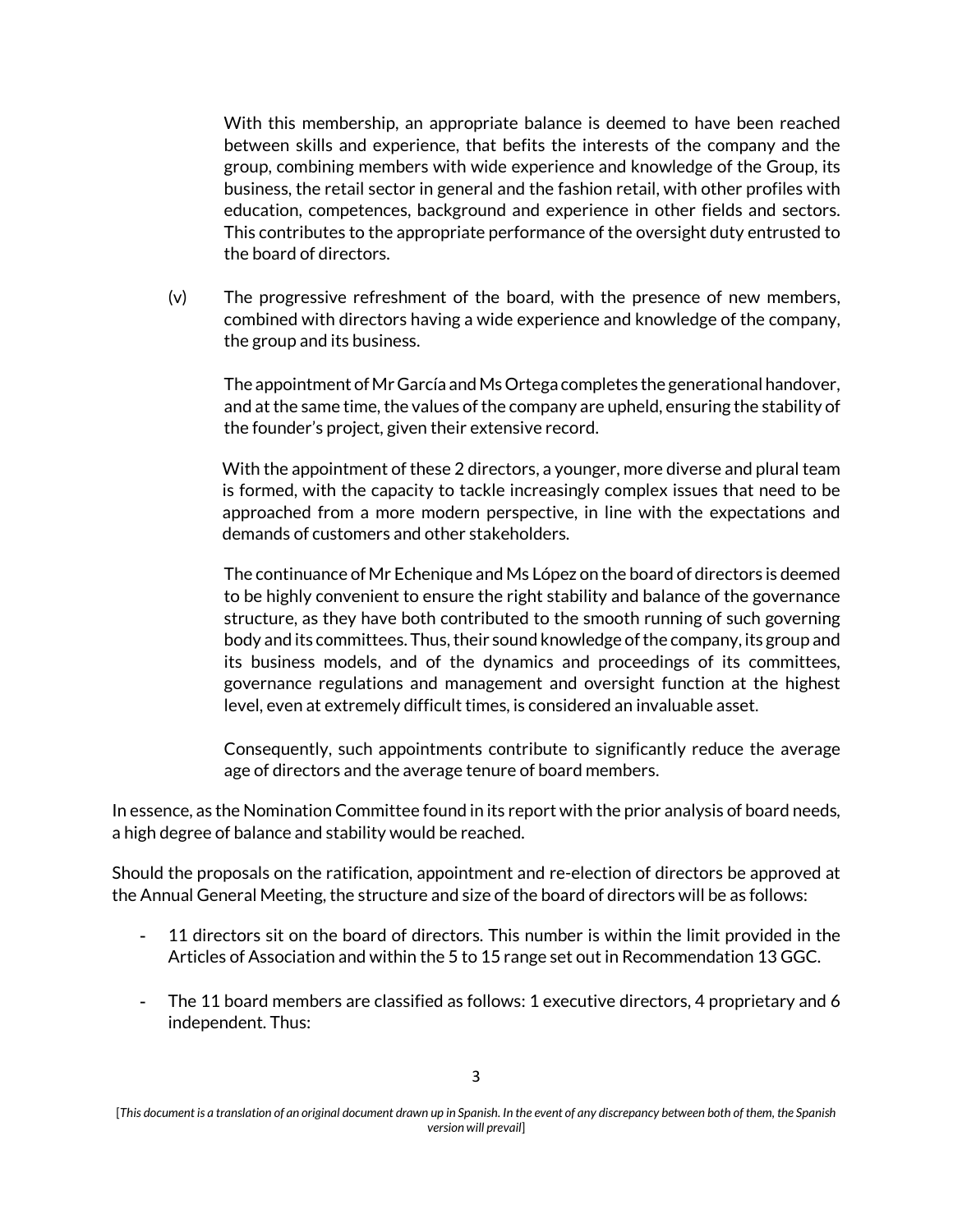In accordance with Recommendation 15 GGC, a large majority of non-executive directors would sit on the board, where a large proportion of independent directors is ensured compared to the remaining directorship types, higher than the ratio of floating capital of the Company.

Likewise, the ratio of proprietary to non-executive directors would be below the proportion between the capital they represent on the board and the remainder of capital, pursuant to Recommendation 16 GGC.

- 45.45% of all board seats would be filled by female directors, above the 40% representation target by the end of 2022 set in the Diversity of Board of Directors Membership and Director Selection Policy pursuant to Recommendation 15 GGC.
- The average tenure of independent directors on the board would be 6.5 years.
- Members of the board of directors would have, as a whole, accredited abilities, competences, experience and merits: (i) regarding the Company itself, the Group, and the retail sector; (ii) in economy and finances, accounting, audit and risk management matters; (iii) in regulatory compliance and corporate governance matters; (iv) in the digital and new technologies sector; (v) in sustainability; (vi) in different geographical markets; and (vii) in management, leadership and business strategy.

In this regard, current board members include directors with experience and knowledge of the Group, the retail sector in general and the fashion retail together with others with education, competences, background and experience in other fields and industries.

In addition to a broad and diverse international experience and competences in economy and finances, almost half of the board members have experience in the digital and IT environment.

The fact that more than half of the directors have experience in human resources, talent and remuneration shows the relevance assigned by the Group to talent, its attraction and its retention. Likewise, one third of board members have legal experience, and the same proportion has experience in sustainability, among other competences such as cybersecurity, enterprise risk management or corporate governance.

The election of directors over the last year, which was completed on 1 April 2022, has reinforced the experience in areas such as digital transformation**,** sustainability, Compliance, corporate governance, and the relationship with regulators, as well as leadership management and commercial strategy, in particular as regards product, design, innovation and brand image, which are the Company's strategic priorities

## **III. FINDINGS**

<sup>[</sup>*This document is a translation of an original document drawn up in Spanish. In the event of any discrepancy between both of them, the Spanish version will prevail*]